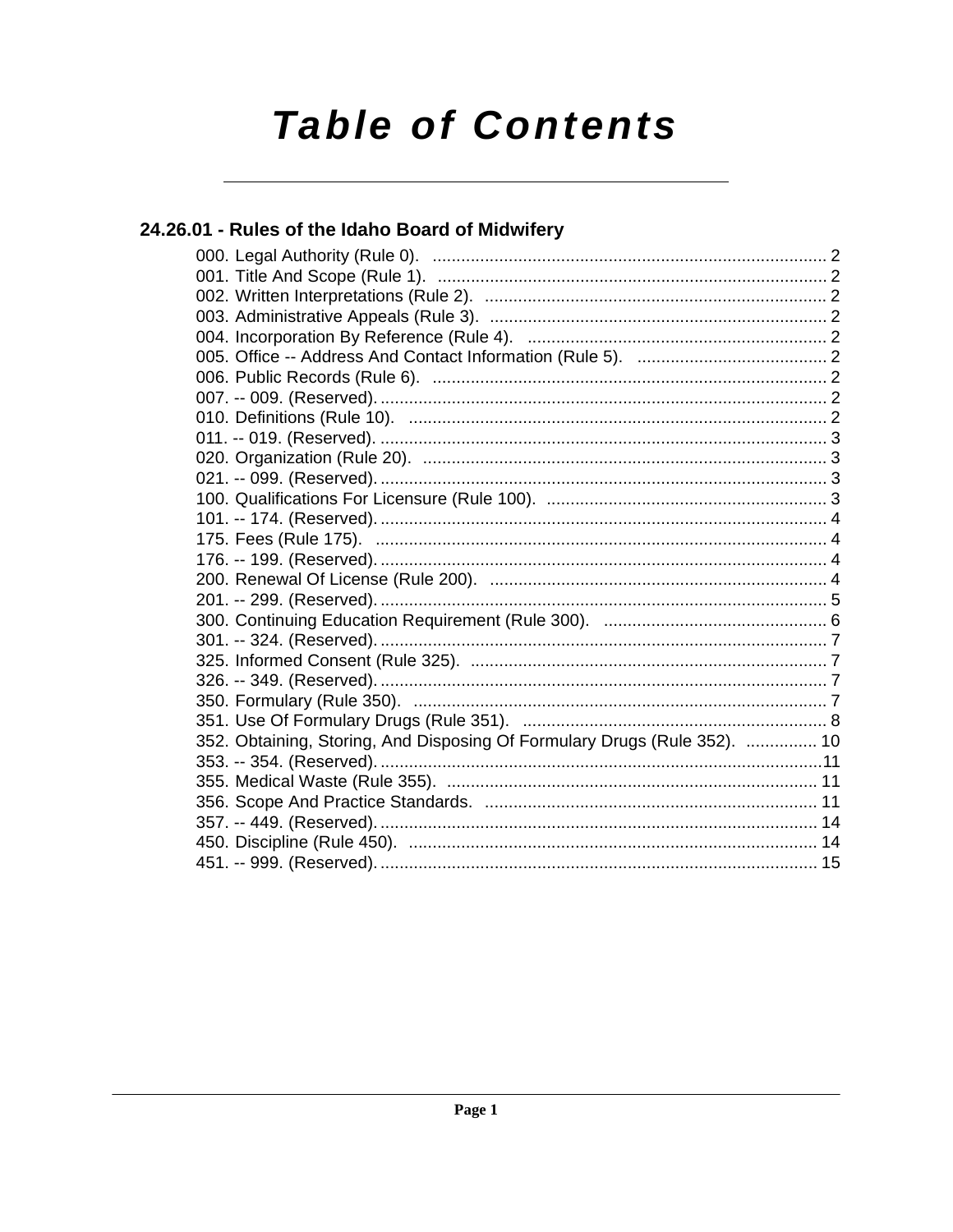### **IDAPA 24 TITLE 26 CHAPTER 01**

# **24.26.01 - RULES OF THE IDAHO BOARD OF MIDWIFERY**

### <span id="page-1-1"></span><span id="page-1-0"></span>**000. LEGAL AUTHORITY (RULE 0).**

In accordance with Section [54-5504] 54-5404, Idaho Code, the Idaho Board of Midwifery shall promulgate rules that implement the provisions of [Chapter 55, Title 54] Chapter 54, Title 54, Idaho Code. (3-29-10)

### <span id="page-1-2"></span>**001. TITLE AND SCOPE (RULE 1).**

**01. Title**. These rules are cited as IDAPA 24.26.01, "Rules of the Idaho Board of Midwifery."  $(3-29-10)$ 

**02. Scope**. These rules establish the framework for licensure of midwives and the provisions for what midwives are allowed to do, what they may not do, when they shall advise their clients to seek other medical advice and when to transport a client. (3-29-10)

### <span id="page-1-3"></span>**002. WRITTEN INTERPRETATIONS (RULE 2).**

The Board may have written statements pertaining to the Board's interpretation of these rules. Such interpretations, if any, are available for public inspection and copying at cost at the Board's office. (3-29-10) any, are available for public inspection and copying at cost at the Board's office.

### <span id="page-1-4"></span>**003. ADMINISTRATIVE APPEALS (RULE 3).**

Administrative appeals are governed by the Administrative Procedure Act, Title 67, Chapter 52, Idaho Code.

(3-29-10)

### <span id="page-1-5"></span>**004. INCORPORATION BY REFERENCE (RULE 4).**

The following documents are incorporated by reference into these rules, and are available at the Board's office and through the Board's website: (3-29-10)

<span id="page-1-14"></span>**01. Prevention of Perinatal Group B Streptococcal Disease**. Published by the Centers for Disease Control and Prevention, MMWR 2002;51 (No. RR 11), dated August 16, 2002, referenced in Paragraph 350.01.d. (3-29-10)

<span id="page-1-13"></span>**02. Essential Documents of the National Association of Certified Professional Midwives**. Copyright date 2004, referenced in Subsection 356.01.

<span id="page-1-10"></span>**03. Analysis of the 2001 Job Analysis Survey**. Published by the North American Registry of s (NARM). Midwives (NARM).

# <span id="page-1-6"></span>**005. OFFICE -- ADDRESS AND CONTACT INFORMATION (RULE 5).**

The Board's office is located within the Bureau of Occupational Licenses, Owyhee Plaza, 1109 Main Street, Suite [220, Boise, Idaho 83702-5642. The Board's phone number is \(208\) 334-3233. The Board's FAX number is \(208\)](mailto:mid@ibol.idaho.gov) [334-3945. The Board's e-mail address is mid@ibol.idaho.gov. The Board's official website can be found at h](mailto:mid@ibol.idaho.gov)[ttp://](http://www.ibol.idaho.gov) [www.ibol.idaho.gov.](http://www.ibol.idaho.gov) (3-29-10)

### <span id="page-1-7"></span>**006. PUBLIC RECORDS (RULE 6).**

The Board's records are subject to the Idaho Public Records Act, Title 9, Chapter 3, Idaho Code. (3-29-10)

# <span id="page-1-8"></span>**007. -- 009. (RESERVED).**

# <span id="page-1-9"></span>**010. DEFINITIONS (RULE 10).**

<span id="page-1-11"></span>**01. Board**. The Idaho Board of Midwifery as created in Section [54-5503] 54-5403, Idaho Code. (3-29-10)

<span id="page-1-12"></span>**02. Bureau**. The Idaho Bureau of Occupational Licenses as prescribed in Section 67-2602, Idaho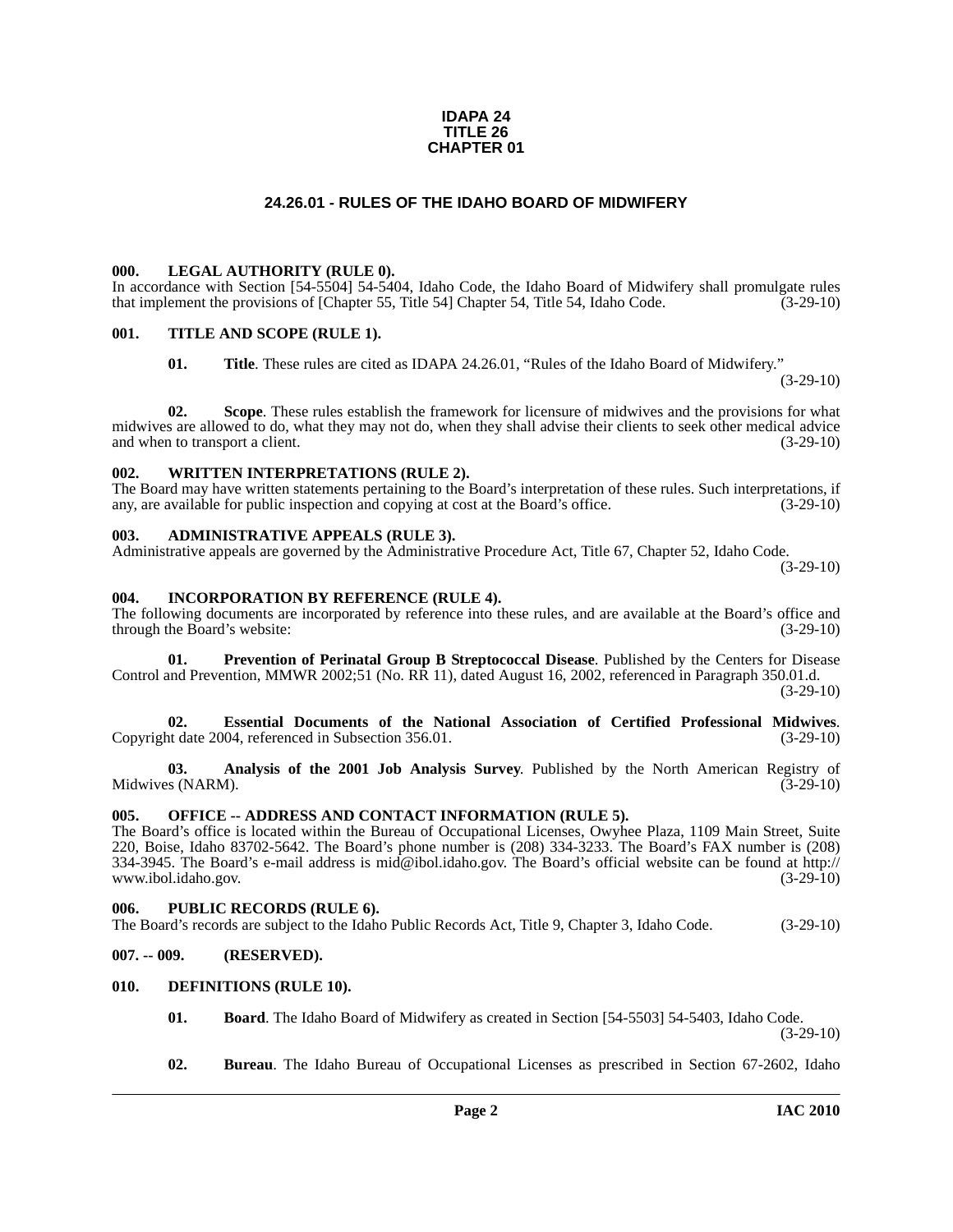<span id="page-2-5"></span>Code. (3-29-10)

**03. Client**. A woman under the care of a licensed midwife, as well as the woman's fetus and newborn child. (3-29-10)

<span id="page-2-6"></span>**04.** CPM. A certified professional midwife; in other words, a person who is certified by NARM or any r organization. (3-29-10) successor organization.

<span id="page-2-7"></span>**05. Licensed Midwife**. A person who holds a current license issued by the Board, who shall be designated "L.M." (3-29-10)

<span id="page-2-8"></span>**06. MEAC**. The Midwifery education accreditation council, the organization established in 1991 and recognized by the U.S. department of education as an accrediting agency for midwifery education programs and institutions. (3-29-10)

<span id="page-2-10"></span>**07. NARM**. The North American Registry of Midwives, the international certification agency that es and administers certification for the CPM credential. (3-29-10) establishes and administers certification for the CPM credential.

<span id="page-2-9"></span>**08. NACPM**. The National Association of Certified Professional Midwives, the national organization is ded professional midwives. (3-29-10) for certified professional midwives.

<span id="page-2-13"></span>**09. Practice of Midwifery**. Providing maternity care for women and their newborns during the antepartum, intrapartum and postpartum periods. The postpartum period for both maternal and newborn care may not exceed six (6) weeks from the date of delivery. (3-29-10) (3-29-10)

# <span id="page-2-0"></span>**011. -- 019. (RESERVED).**

# <span id="page-2-11"></span><span id="page-2-1"></span>**020. ORGANIZATION (RULE 20).**

**01. Meetings**. The Board shall meet at least annually and at other such times and places as designated hairman or upon the written request of any two (2) members of the Board. (3-29-10) by the Chairman or upon the written request of any two  $(2)$  members of the Board.

**a.** All meetings shall be held in accordance with the Idaho Open Meeting Law, Chapter 23, Title 67, Idaho Code. (3-29-10) Idaho Code. (3-29-10)

**b.** A minimum of three (3) Board members shall constitute a quorum and may exercise all powers and authority conferred on the Board in order to hold a meeting of the Board. A majority vote of the Board members present at a meeting shall be considered the action of the Board as a whole. (3-29-10)

<span id="page-2-12"></span>**02. Organization of the Board**. At the first meeting of each fiscal year, the Board shall elect from its members a Chairman, who shall assume the duty of the office immediately upon such selection.  $(3-29-10)$ 

**a.** The Chairman shall when present, preside at all meetings, appoint with the consent of the Board, all committees, and shall otherwise perform all duties pertaining to the office of Chairman. The Chairman shall be an exofficio member of all committees. (3-29-10)

**b.** The Bureau shall provide such services as may be authorized by Chapter 26, Title 67, Idaho Code, and as defined under contract between the Bureau and the Board. The Chief of the Bureau shall act as an agent of the Board and shall be the custodian of all records of the Board. (3-29-10)

# <span id="page-2-2"></span>**021. -- 099. (RESERVED).**

# <span id="page-2-3"></span>**100. QUALIFICATIONS FOR LICENSURE (RULE 100).**

- <span id="page-2-15"></span><span id="page-2-4"></span>**01. Applications**. Applications for licensure must be submitted on Board-approved forms. (3-29-10)
- <span id="page-2-14"></span>**02.** Qualifications. Applicants for licensure must submit a completed application, required application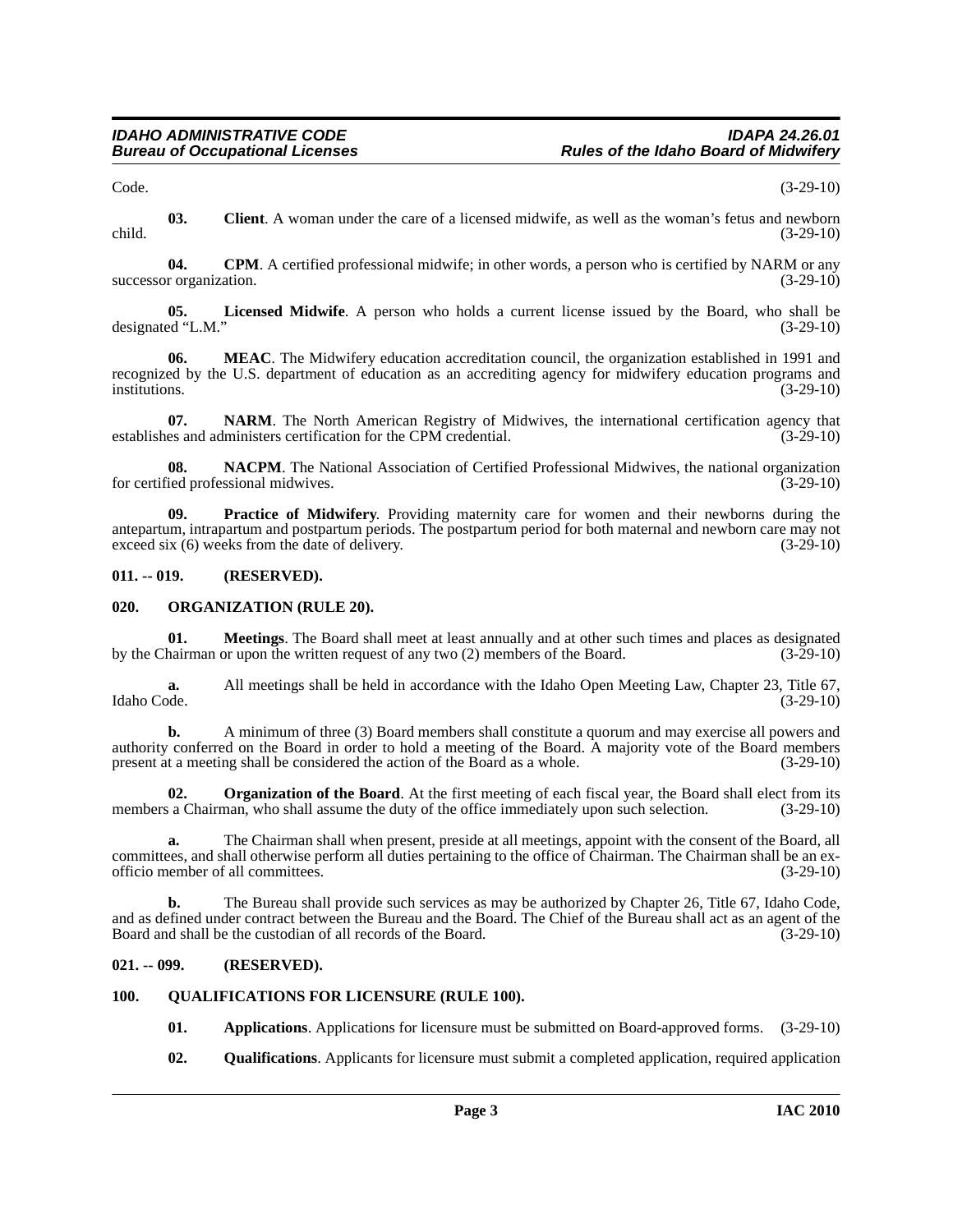and licensing fees, and documentation, acceptable to the Board, establishing that the applicant: (3-29-10)

<span id="page-3-13"></span>**a.** Currently is certified as a CPM by NARM or a successor organization.  $(3-29-10)$ 

**b.** Has successfully completed Board-approved, MEAC-accredited courses in pharmacology, the treatment of shock/IV therapy, and suturing specific to midwives. (3-29-10)

**03. Waiver of Current CPM Certification Requirement**. The Board may waive the current CPM certification requirement, specified here in Paragraph 100.02.a., for any applicant who has continuously practiced midwifery in Idaho for at least five (5) years prior to July 1, 2009. To qualify for the waiver, the applicant must apply for licensure before July 1, 2010 and submit with the application documentation, acceptable to the Board, of the following:<br>(3-29-10) following: (3-29-10)

**a.** The applicant's primary attendance at seventy-five (75) births within the past ten (10) years, ten (10) of which occurred in the two (2) years immediately preceding the applicant's application for licensure;

(3-29-10)

**b.** Current certification in adult, infant, and child cardiopulmonary resuscitation and in neonatal resuscitation obtained through completion of American Heart Association approved cardiopulmonary resuscitation courses and American Academy of Pediatrics approved neonatal resuscitation courses; and (3-29-10)

**c.** Complete practice data, as referenced in Subsection 200.04, for the two (2) years preceding the application for licensure. The complete practice data documentation must be submitted on a Board-approved form.

(3-29-10)

<span id="page-3-7"></span>**04. Incomplete or Stalled Applications**. The applicant must provide or facilitate the provision of any supplemental third party documents that may be required by the Board. If an applicant fails to respond to a Board request or an application has lacked activity for twelve (12) consecutive months, the application on file with the Board shall be deemed denied and it shall be terminated upon thirty (30) days written notice, unless good cause is established to the Board. (3-29-10)

<span id="page-3-0"></span>**101. -- 174. (RESERVED).**

# <span id="page-3-6"></span><span id="page-3-1"></span>**175. FEES (RULE 175).**

<span id="page-3-8"></span>**01.** Initial Application Processing Fee. A fifty dollar (\$50) application processing fee must ny initial licensure applications. (3-29-10) accompany initial licensure applications.

<span id="page-3-9"></span>**02.** License Fee. The initial license fee is five hundred fifty dollars (\$550). This initial, one-time fee funded if the Board does not issue the license for which application has been made. (3-29-10) will be refunded if the Board does not issue the license for which application has been made.

<span id="page-3-4"></span>**03. Annual Renewal Fee**. The annual license renewal fee is five hundred fifty dollars (\$550). The annual license renewal fee will be refunded if the license is not renewed by the Board. (3-29-10)

**04.** Reinstatement Fee. The fee to reinstate a license that has been cancelled for failure to renew is ars (\$50).  $(3-29-10)$ fifty dollars  $(\$50)$ .

<span id="page-3-12"></span><span id="page-3-11"></span><span id="page-3-10"></span><span id="page-3-5"></span>**05. Refund of Fees**. Unless otherwise provided for in this Rule, all fees are non-refundable. (3-29-10)

<span id="page-3-2"></span>**176. -- 199. (RESERVED).**

### <span id="page-3-3"></span>**200. RENEWAL OF LICENSE (RULE 200).**

**01. Expiration Date**. A licensed midwife's license expires on the licensed midwife's birth date. The license must be annually renewed before the licensed midwife's birth date in accordance with Section 67-2614, Idaho Code. Licenses that are not renewed as required will be cancelled pursuant to Section 67-2614, Idaho Code.

(3-29-10)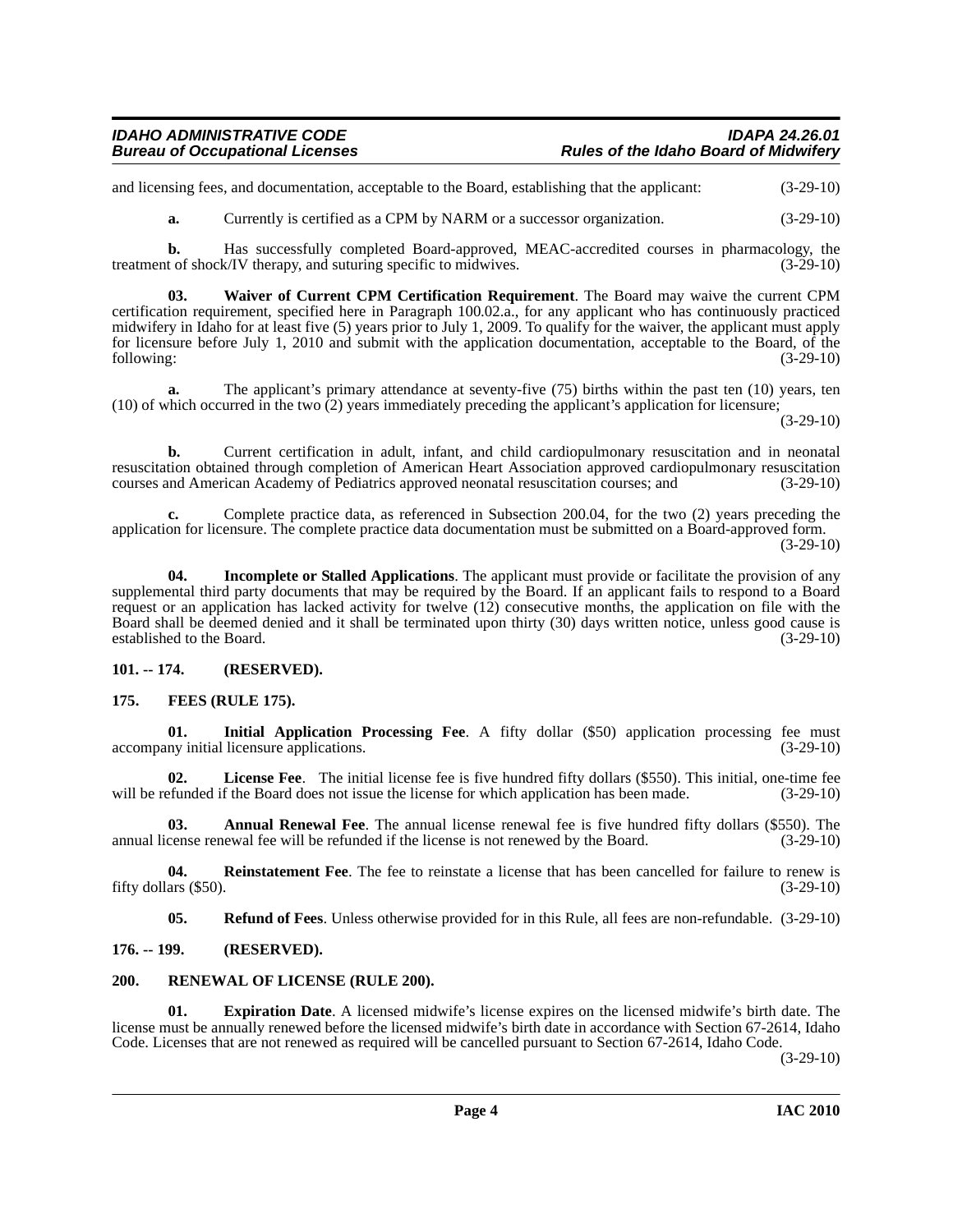<span id="page-4-4"></span>**02.** Reinstatement. A license that has been cancelled for failure to renew may be reinstated in (3-29-10) (3-29-10) accordance with Section 67-2614, Idaho Code.

<span id="page-4-1"></span>**03. Application for Renewal**. In order to renew a license a licensed midwife must submit a timely, completed, Board-approved renewal application form and pay the required application and renewal fees. (3-29-10)

<span id="page-4-2"></span>**04. Complete Practice Data**. The information submitted by the licensed midwife on the Boardapproved application form must include complete practice data for the twelve (12) months immediately preceding the date of the renewal application. Such information shall include: (3-29-10) (3-29-10)

|                   | a.                             | The number of clients to whom the licensed midwife has provided care;                                                 | $(3-29-10)$ |
|-------------------|--------------------------------|-----------------------------------------------------------------------------------------------------------------------|-------------|
|                   | b.                             | The number of deliveries, including;                                                                                  | $(3-29-10)$ |
|                   | i.                             | The number of cesareans;                                                                                              | $(3-29-10)$ |
|                   | ii.                            | The number of vaginal births after cesarean (VBACs);                                                                  | $(3-29-10)$ |
|                   | c.                             | The average, oldest, and youngest maternal ages;                                                                      | $(3-29-10)$ |
|                   | d.                             | The number of primiparae;                                                                                             | $(3-29-10)$ |
|                   | e.                             | All APGAR scores below five (5) at five (5) minutes;                                                                  | $(3-29-10)$ |
| birth, including: | f.                             | The number of prenatal transfers and transfers during labor, delivery and immediately following                       | $(3-29-10)$ |
|                   | i.                             | Transfers of mothers;                                                                                                 | $(3-29-10)$ |
|                   | ii.                            | Transfers of babies;                                                                                                  | $(3-29-10)$ |
|                   | iii.                           | Reasons for transfers;                                                                                                | $(3-29-10)$ |
|                   | iv.<br>twenty four (24) hours. | Transfers of all newborns being admitted to the neonatal intensive care unit (NICU) for more than                     | $(3-29-10)$ |
|                   | g.                             | Any perinatal deaths occurring up to six weeks post-delivery, broken out by:                                          | $(3-29-10)$ |
|                   | i.                             | Weight;                                                                                                               | $(3-29-10)$ |
|                   | ii.                            | Gestational Age;                                                                                                      | $(3-29-10)$ |
|                   | iii.                           | Age of the baby;                                                                                                      | $(3-29-10)$ |
|                   | iv.                            | Stillbirths, if any;                                                                                                  | $(3-29-10)$ |
|                   |                                | $\Lambda$ are significant permetal or peripatel problem, not listed above during the six $(\epsilon)$ weeks following |             |

<span id="page-4-3"></span>

**h.** Any significant neonatal or perinatal problem, not listed above, during the six (6) weeks following (3-29-10) birth. (3-29-10)

**05. Continuing Education Verification**. When a licensed midwife submits a renewal application, the licensed midwife must certify by signed affidavit that the annual continuing education requirements set by the Board have been met. The Board may conduct such continuing education audits and require verification of attendance as deemed necessary to ensure compliance with continuing education requirements. (3-29-10)

<span id="page-4-0"></span>**201. -- 299. (RESERVED).**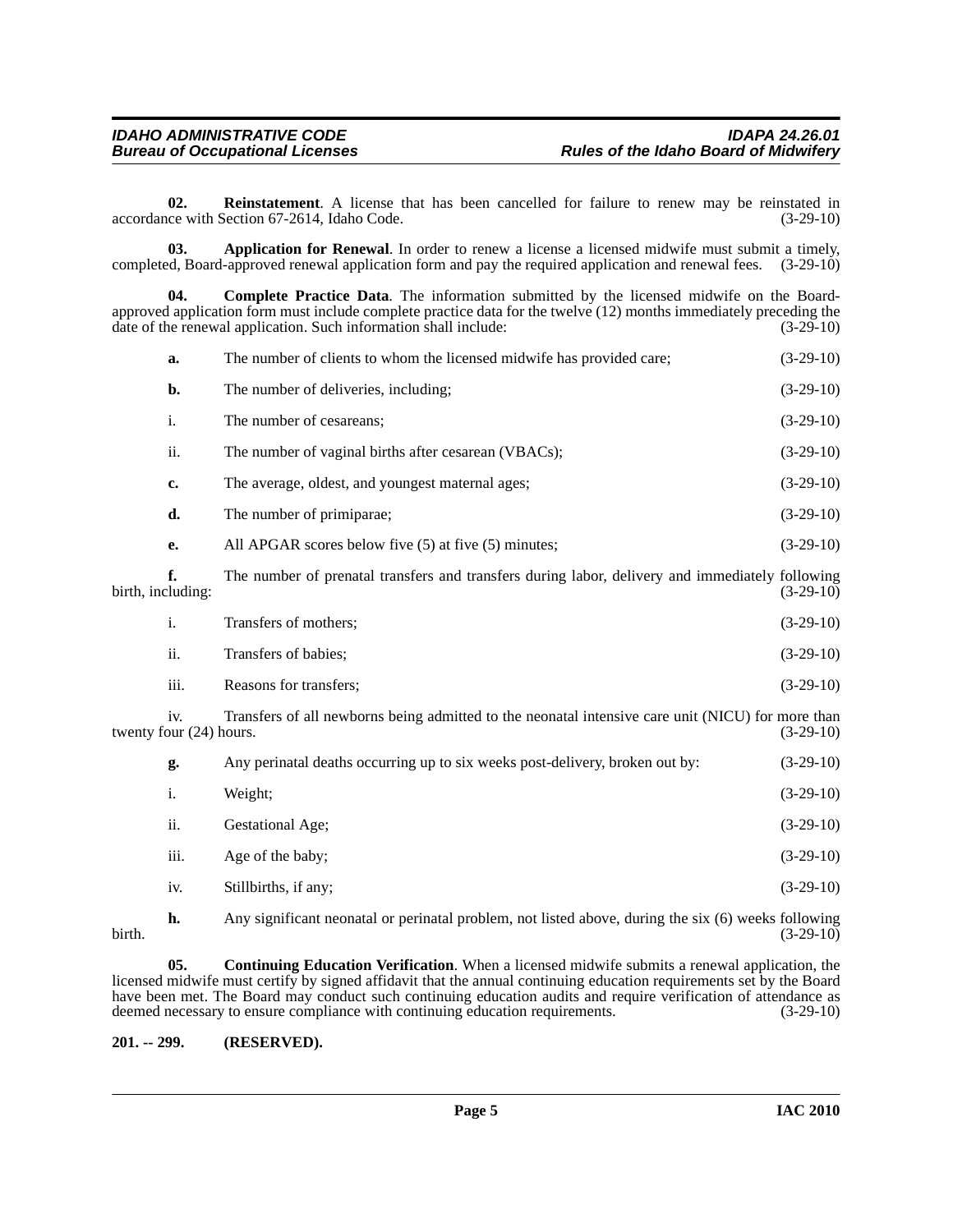# <span id="page-5-2"></span><span id="page-5-0"></span>**300. CONTINUING EDUCATION REQUIREMENT (RULE 300).**

In order to protect the public health and safety and promote the public welfare, the Board has adopted the following rules for continuing education. (3-29-10)

<span id="page-5-1"></span>**01. Annual Continuing Education Requirement**. A licensed midwife must successfully complete a minimum of ten (10) continuing education hours per year. Two (2) of these hours must be in peer review participation as described in Subsection 300.06. One (1) continuing education hour equals one (1) clock hour. A licensed midwife is considered to have satisfied the annual continuing education requirement for the first renewal of the initial license.  $(3-29-10)$ 

<span id="page-5-6"></span>**02. Subject Material**. The subject material of the continuing education must be germane to the practice of midwifery and either acceptable to NARM as counting towards recertification of a licensed midwife as a<br>CPM or otherwise approved by the Board. (3-29-10) CPM or otherwise approved by the Board.

<span id="page-5-7"></span>**03. Verification of Attendance**. Each licensed midwife must maintain verification of attendance by securing authorized signatures or other documentation from the course instructors or sponsoring institution substantiating any hours attended. This verification must be maintained by the licensed midwife for no less than seven (7) years and provided to the Board upon request by the Board or its agent. (3-29-10)

<span id="page-5-3"></span>**04. Distance Learning and Independent Study**. The Board may approve a course of study for continuing education credit that does not include the actual physical attendance of the licensed midwife in a face-toface setting with the course instructor. Distance Learning or Independent Study courses will be eligible for continuing education credits if approved by NARM or upon approval of the Board. (3-29-10) education credits if approved by NARM or upon approval of the Board.

**05. Requests for Board Approval**. All requests for Board approval of educational programs must be made to the Board in writing at least sixty (60) days before the program is scheduled to occur. Requests must be accompanied by a statement that includes: (3-29-10)

<span id="page-5-5"></span>

| a. | The name of the instructor or instructors; | $(3-29-10)$ |
|----|--------------------------------------------|-------------|
|    |                                            |             |

- **b.** The date and time and location of the course; (3-29-10)
- **c.** The specific agenda for the course; (3-29-10)
- **d.** The number of continuing education credit hours requested; and (3-29-10)
- <span id="page-5-4"></span>**e.** A statement of how the course is believed to be germane to the practice of midwifery. (3-29-10)

**06. Peer Review System**. As part of the Board's annual continuing education requirement, each midwife must participate in peer review activities for a minimum of two (2) hours per year. (3-29-10) licensed midwife must participate in peer review activities for a minimum of two (2) hours per year.

**a.** The purpose of peer review is to enable licensed midwives to retrospectively present and review cases in an effort to further educate themselves about the appropriateness, quality, utilization, and ethical performance of midwifery care.

**b.** Licensed midwives are responsible for organizing their own peer review sessions. At least three (3) licensed midwives or CPMs must participate in a peer review session in order for the session to count towards a licensed midwife's annual two-hour peer review activity requirement. (3-29-10)

**c.** Each licensed midwife must make a presentation, that must include, without limitation, the following information:  $(3-29-10)$ 

|  | Total number of clients currently in the licensed midwife's care; | $(3-29-10)$ |
|--|-------------------------------------------------------------------|-------------|
|--|-------------------------------------------------------------------|-------------|

- ii. The number of upcoming due dates for clients in the licensed midwife's practice; (3-29-10)
- iii. The number of women in the licensed midwife's practice that are postpartum; (3-29-10)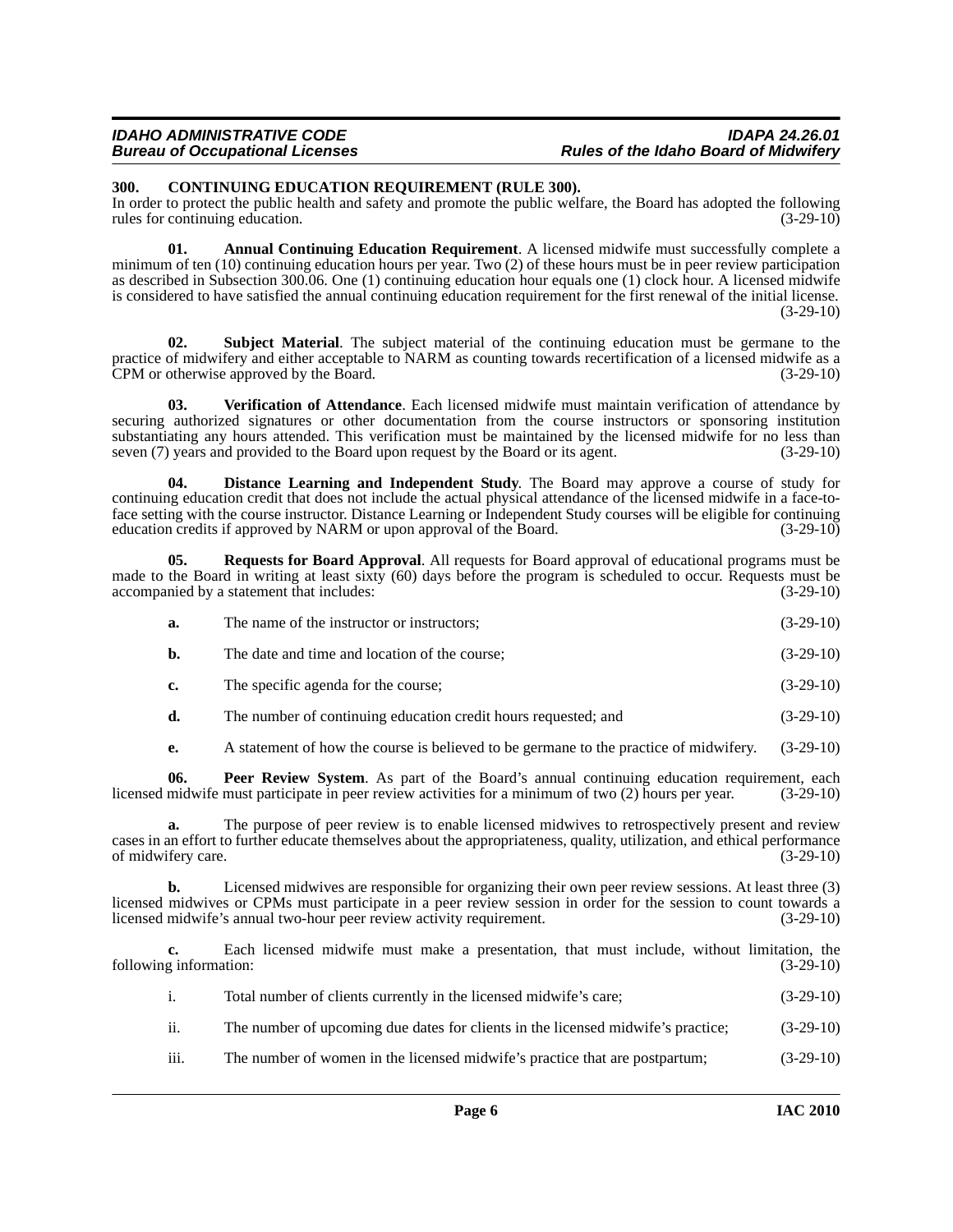iv. The number of births the licensed midwife has been involved with since the last peer review and (3-29-10) session; and  $(3-29-10)$ 

v. One (1) or more specific cases arising since the licensed midwife's last peer review session. The licensed midwife must present any cases involving serious complications or the transport of a mother or baby to the hospital. (3-29-10)  $h$ ospital.  $(3-29-10)$ 

**d.** The information presented in a peer review session is confidential. The identities of the client, other health care providers, and other persons involved in a case may not be divulged during the peer review session.

(3-29-10)

<span id="page-6-4"></span>**07.** Carryover Hours. A licensed midwife may carryover a maximum of five (5) hours of continuing education to meet the next year's continuing education requirement. (3-29-10)

<span id="page-6-6"></span>**08. Hardship Waiver**. The Board may waive a licensed midwives annual continuing education requirement for reasons of individual hardship, including health or other good cause. The licensed midwife must request the waiver and provide the Board with any information requested to assist the Board in substantiating the claimed hardship. This waiver is granted at the sole discretion of the Board. (3-29-10)

# <span id="page-6-0"></span>**301. -- 324. (RESERVED).**

# <span id="page-6-7"></span><span id="page-6-1"></span>**325. INFORMED CONSENT (RULE 325).**

**01. Informed Consent Required**. A licensed midwife must obtain and document informed consent from a client before caring for that client. The informed consent must be documented on an informed consent form, signed and dated by the client, in which the client acknowledges, at a minimum, that the following information has been provided to the client by the midwife: (3-29-10) been provided to the client by the midwife:

<span id="page-6-8"></span>

| a. | The licensed midwife's training and experience; | $(3-29-10)$ |
|----|-------------------------------------------------|-------------|

**b.** Instructions for obtaining a copy of the Board's rules; (3-29-10)

**c.** Instructions for obtaining a copy of the Essential Documents of the NACPM and Analysis of the Analysis Survey, published by NARM; 2001 Job Analysis Survey, published by  $NARM$ ;

**d.** Instructions for filing complaints with the Board; (3-29-10)

**e.** Notice that the licensed midwife does or does not have professional liability insurance coverage;  $(3-29-10)$ 

**f.** A written protocol for emergencies, including hospital transport that is specific to each individual client; and  $(3-29-10)$ 

A description of the procedures, benefits and risks of out-of-hospital birth, primarily those av arise during delivery.  $(3-29-10)$ conditions that may arise during delivery.

<span id="page-6-10"></span>**02. Record of Informed Consent**. All licensed midwives must maintain a record of all signed informed consent forms for each client for a minimum of nine (9) years after the last day of care for such client.

(3-29-10)

# <span id="page-6-2"></span>**326. -- 349. (RESERVED).**

# <span id="page-6-5"></span><span id="page-6-3"></span>**350. FORMULARY (RULE 350).**

<span id="page-6-9"></span>**01. Midwifery Formulary**. A licensed midwife may obtain and administer, during the practice of midwifery, the following: (3-29-10) (3-29-10)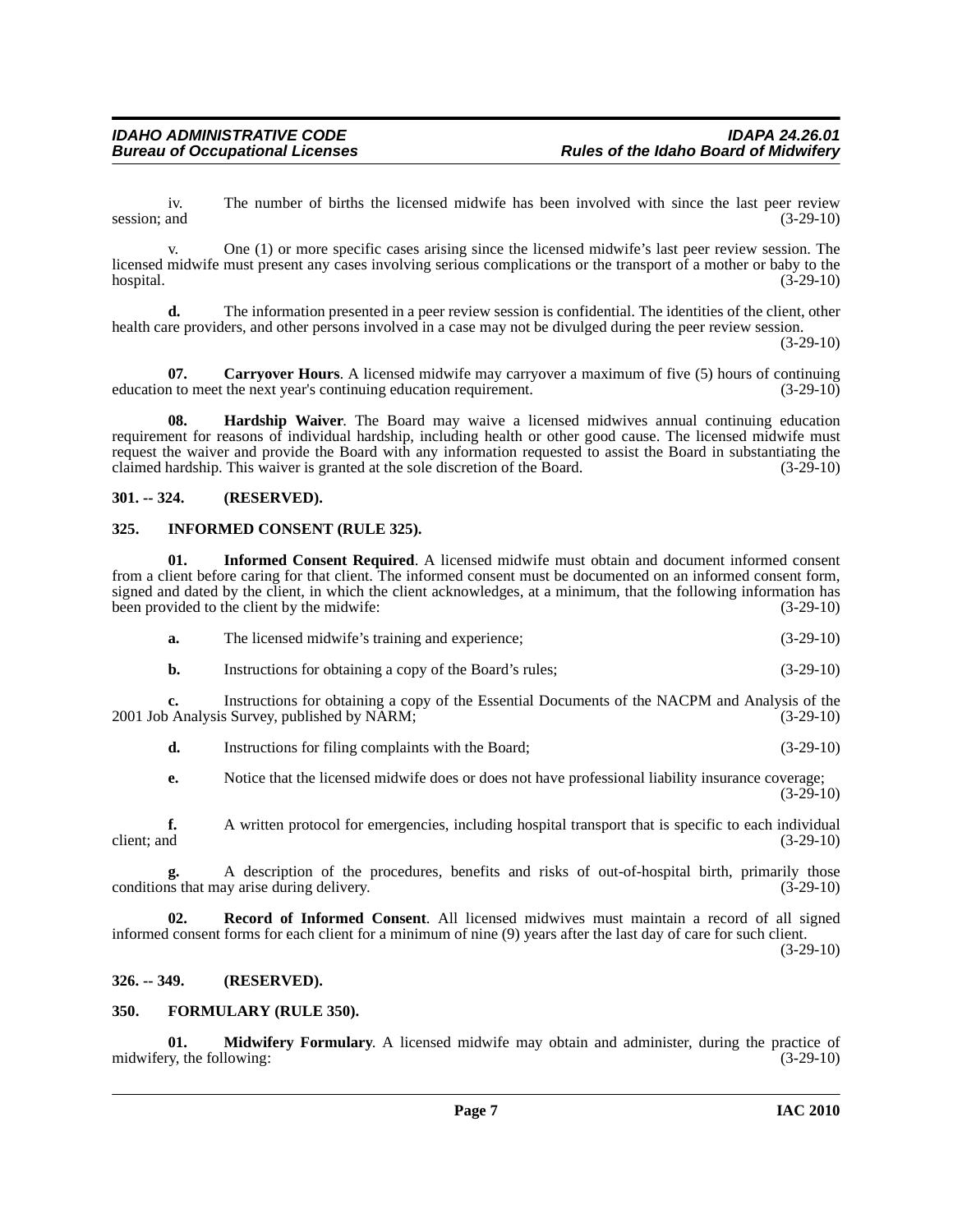| а. | Oxvgen                                                                                           | $(3-29-10)$ |
|----|--------------------------------------------------------------------------------------------------|-------------|
|    | Oxytocin as a postpartum antihemorrhagic agent;                                                  | $(3-29-10)$ |
|    | Injectable local anesthetic for the repair of lacerations that are no more extensive than second |             |

degree; (3-29-10)

**d.** Antibiotics for group b streptococcus prophylaxis consistent with the guidelines set forth in Prevention of Perinatal Group B Streptococcal Disease, published by the Centers for Disease Control and Prevention; (3-29-10)

| е. | Epinephrine administered via a metered dose auto-injector; | $(3-29-10)$ |
|----|------------------------------------------------------------|-------------|
| f. | Intravenous fluids for stabilization of the woman;         | $(3-29-10)$ |
| g. | $Rhoo$ (D) immune globulin;                                | $(3-29-10)$ |
| h. | Vitamin K1; and                                            | $(3-29-10)$ |
| i. | Eye prophylactics to the baby.                             | $(3-29-10)$ |

<span id="page-7-1"></span>**02. Other Legend Drugs**. During the practice of midwifery a licensed midwife may not obtain or administer legend drugs that are not listed in the midwifery formulary. Drugs of a similar nature and character may be used if determined by the Board to be consistent with the practice of midwifery and provided that at least one hundred twenty (120) days' advance notice of the proposal to allow the use of such drugs is given to the Board of Pharmacy and the Board of Medicine and neither Board objects to the addition of such drugs to the midwifery formulary.

 $(3-29-10)$ 

# <span id="page-7-2"></span><span id="page-7-0"></span>**351. USE OF FORMULARY DRUGS (RULE 351).**

A licensed midwife may use the drugs described in the midwifery formulary according to the following protocol describing the indication for use, dosage, route of administration and duration of treatment:

| <b>Drug</b>        | <b>Indication</b>                                                                          | <b>Dose</b>                  | Route of<br>Administration        | <b>Duration of Treatment</b>                                                              |
|--------------------|--------------------------------------------------------------------------------------------|------------------------------|-----------------------------------|-------------------------------------------------------------------------------------------|
| Oxygen             | Maternal/Fetal<br><b>Distress</b>                                                          | 10-12 L/min.<br>10 $L/min$ . | Bag and mask<br>Mask              | Until maternal/fetal stabilization<br>is achieved or transfer to hospital<br>is complete  |
|                    | Neonatal<br><b>Resuscitation</b>                                                           | 10-12 L/min.<br>10 $L/min$ . | Bag and mask<br>Mask              | Until stabilization is achieved or<br>transfer to a hospital is complete                  |
| Oxytocin (Pitocin) | Postpartum<br>hemorrhage only                                                              | 10 Units/ml                  | Intramuscularly<br>only           | 1-2 doses<br>Transport to hospital required if<br>more than two doses are<br>administered |
| Lidocaine HCI 2%   | Local anesthetic<br>for use during<br>postpartum repair<br>of lacerations or<br>episiotomy | Maximum 50 ml                | Percutaneous<br>infiltration only | Completion of repair                                                                      |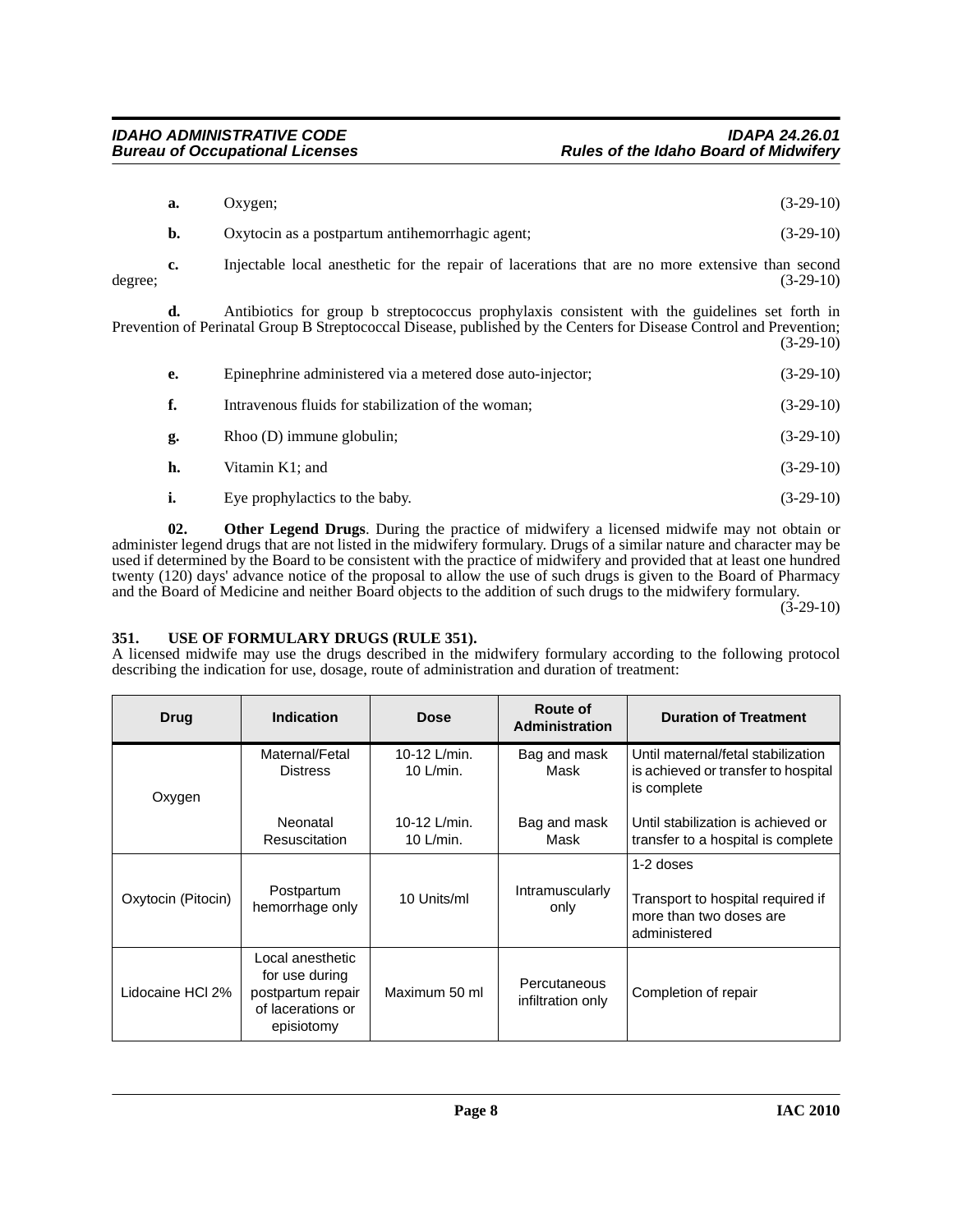# *IDAHO ADMINISTRATIVE CODE IDAPA 24.26.01 Bureau of Occupational Licenses Rules of the Idaho Board of Midwifery*

| <b>Drug</b>                                                                                                 | <b>Indication</b>                                                              | Dose                                                                                                                 | Route of<br><b>Administration</b>                 | <b>Duration of Treatment</b>                                                                                                                 |
|-------------------------------------------------------------------------------------------------------------|--------------------------------------------------------------------------------|----------------------------------------------------------------------------------------------------------------------|---------------------------------------------------|----------------------------------------------------------------------------------------------------------------------------------------------|
| Penicillin G<br>(Recommended)                                                                               | Group B Strep<br>Prophylaxis                                                   | 5 million units initial<br>dose, then 2.5<br>million units every<br>4 hours until birth                              | IV in $\geq$ 100 ml LR,<br>NS or $D_5LR$          | Birth of baby                                                                                                                                |
| Ampicillin Sodium<br>(Alternative)                                                                          | Group B Strep<br>Prophylaxis                                                   | 2 grams initial<br>dose, then 1 gram<br>every 4 hours until<br>birth                                                 | IV in $\geq$ 100 ml NS<br>or LR                   | Birth of baby                                                                                                                                |
| Cefazolin Sodium<br>(drug of choice for<br>penicillin allergy<br>with low risk for<br>anaphylaxis)          | Group B Strep<br>Prophylaxis                                                   | 2 grams initial<br>dose, then 1 gram<br>every 8 hours                                                                | IV in $\geq$ 100 ml LR,<br>NS or $D_5LR$          | Birth of baby                                                                                                                                |
| Clindamycin<br>Phosphate<br>(drug of choice for<br>penicillin allergy<br>with high risk for<br>anaphylaxis) | Group B Strep<br>Prophylaxis                                                   | 900 mg every 8<br>hours                                                                                              | IV in $\geq$ 100 ml NS<br>(not $LR$ )             | Birth of baby                                                                                                                                |
| Epinephrine HCI<br>1:1000<br>(EpiPen)                                                                       | Treatment or<br>post-exposure<br>prevention of<br>severe allergic<br>reactions | 0.3 ml pre-metered<br>dose                                                                                           | Subcutaneously or<br>intramuscularly              | Every 20 minutes or until<br>emergency medical services<br>arrive<br>Administer first dose then<br>immediately request emergency<br>services |
| Lactated Ringer's<br>(LR)<br>5% Dextrose in<br>Lactated Ringer's<br>solution $(D_5LR)$<br>0.9% Sodium       | To achieve<br>maternal<br>stabilization                                        | I - 2 liter bags<br>First liter run in at a<br>wide-open rate, the<br>second liter titrated<br>to client's condition | Intravenously with<br>$\geq$ 18 gauge<br>catheter | Until maternal stabilization is<br>achieved or transfer to a hospital<br>is complete                                                         |
| Chloride (NS)<br><b>Sterile Water</b>                                                                       | Reconstitution of<br>antibiotic powder                                         | As directed                                                                                                          | As directed                                       | Birth of Baby                                                                                                                                |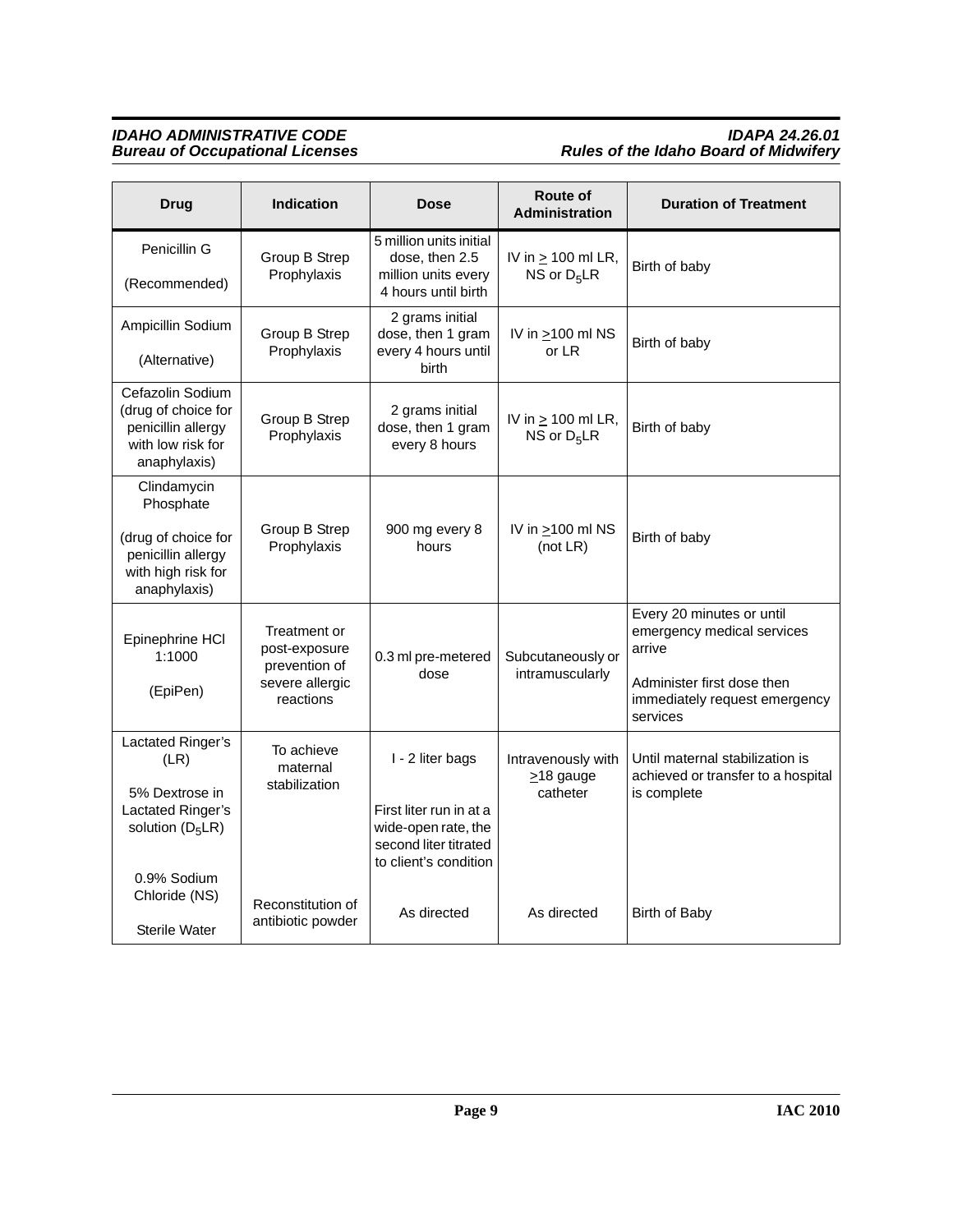| <b>Drug</b>                                 | <b>Indication</b>                                                               | <b>Dose</b>                | Route of<br><b>Administration</b> | <b>Duration of Treatment</b>                                                                                                                                                                                                                                                                                                                                                                                              |
|---------------------------------------------|---------------------------------------------------------------------------------|----------------------------|-----------------------------------|---------------------------------------------------------------------------------------------------------------------------------------------------------------------------------------------------------------------------------------------------------------------------------------------------------------------------------------------------------------------------------------------------------------------------|
| $RHo(D)$ Immune<br>Globulin                 | Prevention of<br>$RH_0(D)$<br>sensitization in<br>$RH_{0}(D)$ negative<br>women | 300 mcg                    | Intramuscularly                   | Single dose at any gestation for<br>$RHo(D)$ negative, antibody<br>negative women within 72 hours<br>of spontaneous bleeding or<br>abdominal trauma.<br>Single dose at 26-28 weeks<br>gestation for $RH_0(D)$ negative,<br>antibody negative women<br>Single dose for $RH_0(D)$ negative,<br>antibody negative women within<br>72 hours of delivery of $RH_0(D)$<br>positive infant, or infant with<br>unknown blood type |
| Vitamin K <sub>1</sub>                      | Prophylaxis for<br>Vitamin K<br>Deficiency<br>Bleeding                          | 1 $mg$                     | Intramuscularly                   | 1 dose                                                                                                                                                                                                                                                                                                                                                                                                                    |
| 0.5% Erythromycin<br>Ophthalmic<br>Ointment | Prophylaxis of<br>Neonatal<br>Ophthalmia                                        | 1 cm ribbon in<br>each eye | Topical                           | 1 dose                                                                                                                                                                                                                                                                                                                                                                                                                    |

(3-29-10)

# <span id="page-9-3"></span><span id="page-9-0"></span>**352. OBTAINING, STORING, AND DISPOSING OF FORMULARY DRUGS (RULE 352).**

A licensed midwife must adhere to the following protocol for obtaining, storing, and disposing of formulary drugs during the practice of midwifery. (3-29-10) during the practice of midwifery.

<span id="page-9-2"></span>**01. Obtaining Formulary Drugs**. A licensed midwife may obtain formulary drugs as allowed by law, including, without limitation, from: (3-29-10)

**a.** A person or entity that is licensed as a Wholesale Distributor by the Idaho State Board of Pharmacy; and (3-29-10) (3-29-10)

<span id="page-9-4"></span>**b.** A retail pharmacy, in minimal quantities for office use. (3-29-10)

**02. Storing Formulary Drugs**. A licensed midwife must store all formulary drugs in secure areas suitable for preventing unauthorized access and for ensuring a proper environment for the preservation of the drugs. However, licensed midwives may carry formulary drugs to the home setting while providing care within the course and scope of the practice of midwifery. The licensed midwife must promptly return the formulary drugs to the secure area when the licensed midwife has finished using them for patient care. (3-29-10)

<span id="page-9-1"></span>**03. Disposing of Formulary Drugs**. A licensed midwife must dispose of formulary drugs using means that are reasonably calculated to guard against unauthorized access by persons and harmful excretion of the drugs into the environment. The means that may be used include, without limitation: (3-29-10)

**a.** Transferring the drugs to a reverse distributor who is registered to destroy drugs with the U.S. Drug Enforcement Agency; (3-29-10)

**b.** Removing the drugs from their original containers, mixing them with an undesirable substance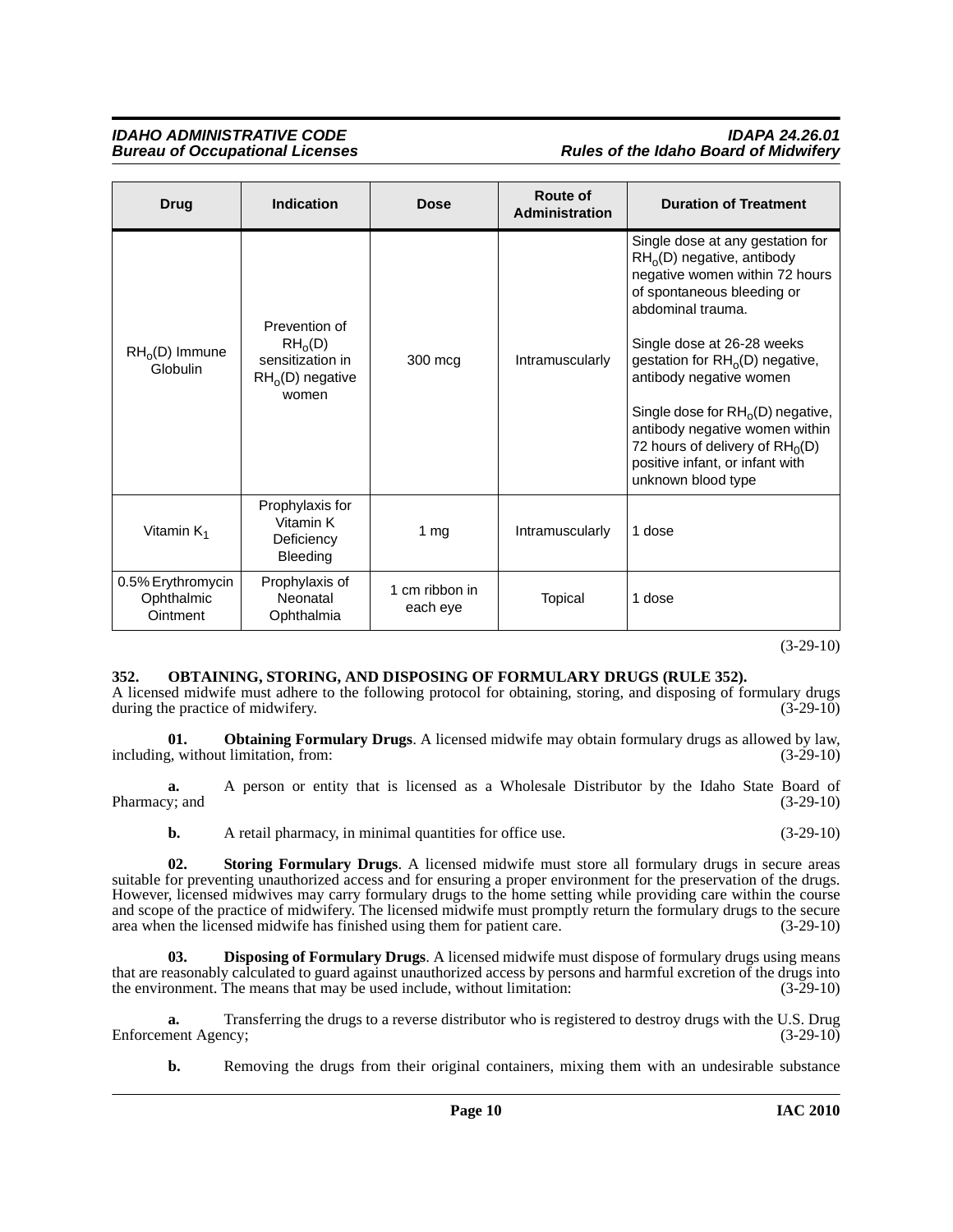such as coffee grounds or kitty litter, putting them in impermeable, non-descript containers such as empty cans or sealable bags, and throwing the containers in the trash; or  $(3-29-10)$ sealable bags, and throwing the containers in the trash; or

**c.** Flushing the drugs down the toilet if the accompanying patient information instructs that it is safe to do so.  $(3-29-10)$ 

# <span id="page-10-0"></span>**353. -- 354. (RESERVED).**

# <span id="page-10-6"></span><span id="page-10-1"></span>**355. MEDICAL WASTE (RULE 355).**

A licensed midwife must dispose of medical waste during the practice of midwifery according to the following protocol:  $(3-29-10)$ protocol:  $(3-29-10)$ 

<span id="page-10-4"></span>**01. Containers for Non-Sharp, Medical Waste**. Medical waste, except for sharps, must be placed in disposable containers/bags which are impervious to moisture and strong enough to preclude ripping, tearing or bursting under normal conditions of use. The bags must be securely tied so as to prevent leakage or expulsion of solid or liquid waste during storage, handling or transport. The containment system must have a tight-fitting cover and be kept clean and in good repair. All bags used for containment of medical waste must be clearly identified by label or  $\frac{\text{color}}{\text{color}}$  color, or both. (3-29-10)

<span id="page-10-5"></span>**02. Containers for Sharps**. Sharps must be placed in impervious, rigid, puncture-resistant containers immediately after use. Needles must not be bent, clipped or broken by hand. Rigid containers of discarded sharps must either be labeled or colored like the disposable bags used for other medical waste, or placed in such labeled or colored bags. (3-29-10) colored bags.

<span id="page-10-9"></span>**03. Storage Duration**. Medical waste may not be stored for more than seven (7) days, unless the storage temperature is below thirty-two (32) degrees Fahrenheit. Medical waste must never be stored for more than ninety (90) days. (3-29-10)

<span id="page-10-10"></span>**04. Waste Disposal**. Medical waste must be disposed of by persons knowledgeable in handling of medical waste. (3-29-10)

# <span id="page-10-8"></span><span id="page-10-2"></span>**356. SCOPE AND PRACTICE STANDARDS.**

A licensed midwife must adhere to the following scope and practice standards when providing antepartum, intrapartum, postpartum, and newborn care. (3-29-10)

<span id="page-10-7"></span>**01. NACPM Scope and Practice Standards**. The Board adopts the Essential Documents of the National Association of Certified Professional Midwives as scope and practice standards for licensed midwives. All licensed midwives must adhere to these scope and practice standards during the practice of midwifery to the extent such scope and practice standards are consistent with the Board's enabling law, [Chapter 55, Title 54] Chapter 54, Title 54, Idaho Code. (3-29-10) Title 54, Idaho Code.

**02. Conditions for Which a Licensed Midwife May Not Provide Care**. A licensed midwife may not provide care for a client with: (3-29-10)

- <span id="page-10-3"></span>**a.** A current history of any of the following disorders, diagnoses, conditions, or symptoms: (3-29-10)
- i. Placental abnormality; (3-29-10)
- ii. Multiple gestation; (3-29-10)

iii. Noncephalic presentation at the onset of labor or rupture of membranes, whichever occurs first;  $(3-29-10)$ 

- iv. Birth under thirty-seven (37) weeks and after forty-two (42) completed weeks' gestational age; or  $(3-29-10)$
- v. A body mass index of forty (40.0) or higher at the time of conception; (3-29-10)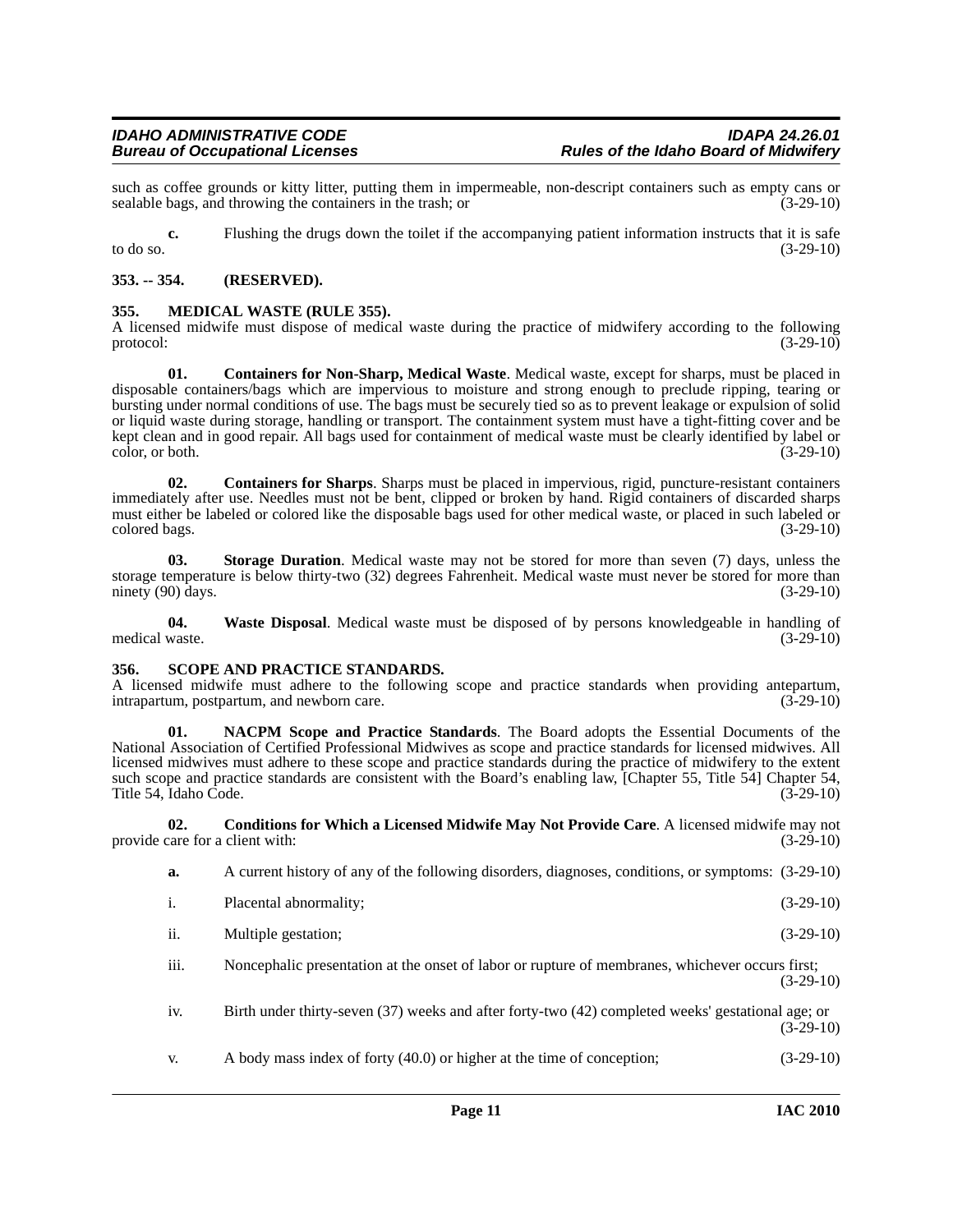**b.** A past history of any of the following disorders, diagnoses, conditions, or symptoms:  $(3-29-10)$ 

i. More than one (1) cesarean section, a cesarean section within eighteen (18) months of the current delivery or any cesarean section that was surgically closed with a classical or vertical uterine incision; (3-29-10)

| 11.              | Rh or other blood group or platelet sensitization, hematological or coagulation disorders; (3-29-10) |             |
|------------------|------------------------------------------------------------------------------------------------------|-------------|
| $\cdots$<br>111. | Prior chemotherapy or radiation treatment for a malignancy;                                          | $(3-29-10)$ |
| 1V.              | Previous pre-eclampsia resulting in premature delivery;                                              | $(3-29-10)$ |

- v. Cervical insufficiency; or (3-29-10)
- <span id="page-11-0"></span>vi. HIV positive status. (3-29-10)

**03. Conditions for Which a Licensed Midwife May Not Provide Care Without Physician Involvement**. A licensed midwife may not provide care for a client with a history of the disorders, diagnoses, conditions, or symptoms listed here in Subsection 356.03 unless such disorders, diagnoses, conditions or symptoms are being treated, monitored or managed by a physician licensed under Chapter 18, Title 54, Idaho Code. Before providing care to such a client, the licensed midwife must notify the client in writing that the client must obtain the described physician care as a condition to the client's eligibility to obtain maternity care from the licensed midwife. The licensed midwife must, additionally, obtain the client's signed acknowledgement that the client has received the written notice. The disorders, diagnoses, conditions, and symptoms are: (3-29-10)

| a.                            | Diabetes;                                                                               | $(3-29-10)$ |
|-------------------------------|-----------------------------------------------------------------------------------------|-------------|
| b.                            | Thyroid disease;                                                                        | $(3-29-10)$ |
| c.                            | Epilepsy;                                                                               | $(3-29-10)$ |
| d.                            | Hypertension;                                                                           | $(3-29-10)$ |
| e.                            | Cardiac disease;                                                                        | $(3-29-10)$ |
| f.                            | Pulmonary disease;                                                                      | $(3-29-10)$ |
| g.                            | Renal disease;                                                                          | $(3-29-10)$ |
| h.                            | Gastrointestinal disorders;                                                             | $(3-29-10)$ |
| i.<br>gastrointestinal tract; | Previous major surgery of the pulmonary system, cardiovascular system, urinary tract or | $(3-29-10)$ |
| j.                            | Current abnormal cervical cytology;                                                     | $(3-29-10)$ |
| k.                            | Sleep apnea;                                                                            | $(3-29-10)$ |
| 1.                            | Previous bariatric surgery;                                                             | $(3-29-10)$ |
| m.                            | Hepatitis; or                                                                           | $(3-29-10)$ |

**n.** History of illegal drug use or excessive prescription drug use. For purposes of this Paragraph, "history" means a "current history," and "illegal drug use" means "illegal drug abuse or addiction." (3-29-10)

<span id="page-11-1"></span>**04. Conditions for Which a Licensed Midwife Must Recommend Physician Involvement**. Before providing care for a client with a history of any of the disorders, diagnoses, conditions or symptoms listed in this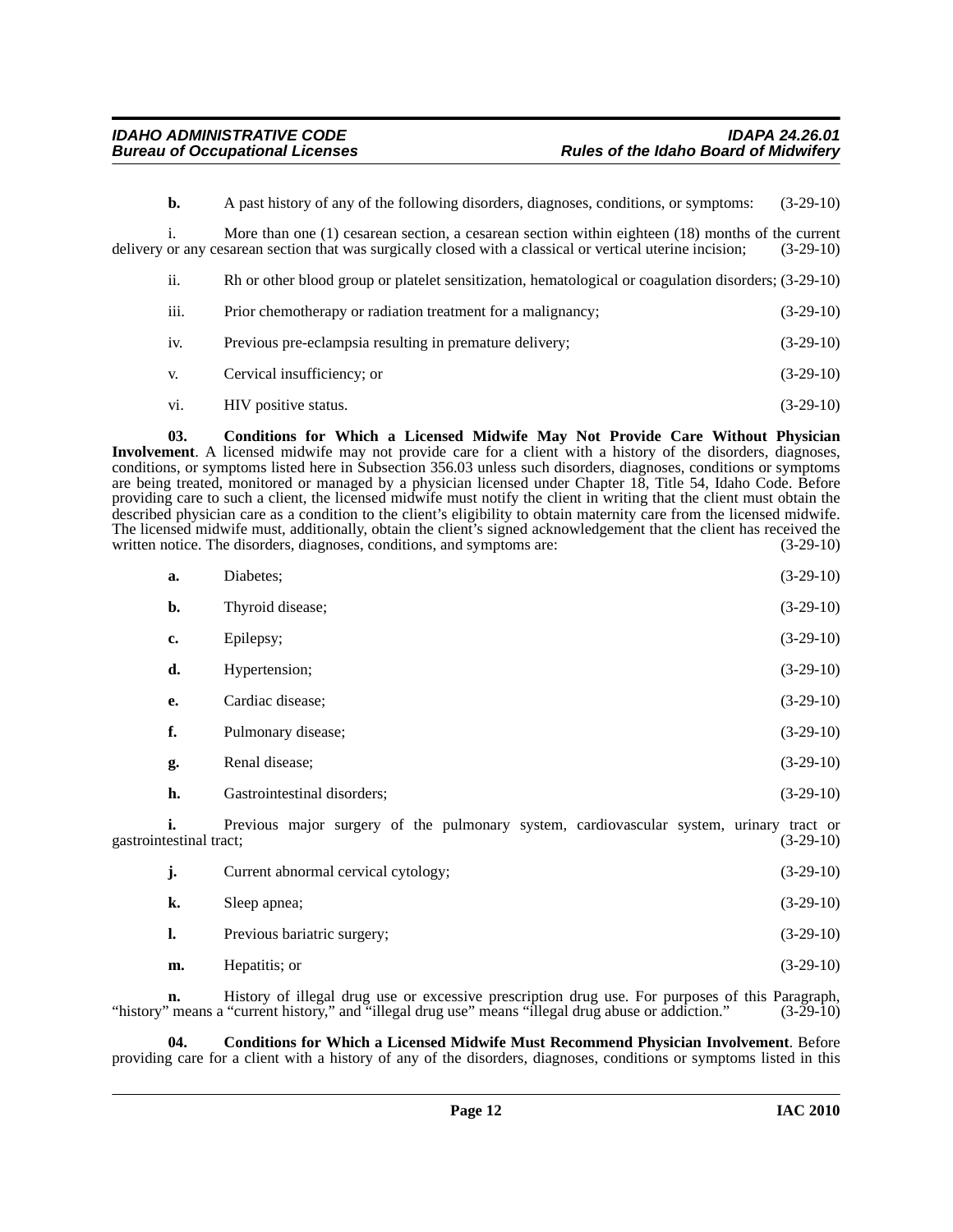Subsection 356.04, a licensed midwife must provide written notice to the client that the client is advised to see a physician licensed under Chapter 18, Title 54, Idaho Code, during the client's pregnancy. Additionally, the licensed midwife must obtain the client's signed acknowledgement that the client has received the written notice. The disorders, diagnoses, conditions, and symptoms are: (3-29-10) disorders, diagnoses, conditions, and symptoms are:

| a.             | Previous complicated pregnancy;                                                                        | $(3-29-10)$ |
|----------------|--------------------------------------------------------------------------------------------------------|-------------|
| $\mathbf{b}$ . | Previous cesarean section;                                                                             | $(3-29-10)$ |
| c.             | Previous pregnancy loss in second or third trimester;                                                  | $(3-29-10)$ |
| d.             | Previous spontaneous premature labor;                                                                  | $(3-29-10)$ |
| е.             | Previous pre-term rupture of membranes;                                                                | $(3-29-10)$ |
| f.             | Previous pre-eclampsia;                                                                                | $(3-29-10)$ |
| g.             | Previous hypertensive disease of pregnancy;                                                            | $(3-29-10)$ |
| h.             | Parvo;                                                                                                 | $(3-29-10)$ |
| i.             | Toxo;                                                                                                  | $(3-29-10)$ |
| j.             | CMV;                                                                                                   | $(3-29-10)$ |
| k.             | HSV;                                                                                                   | $(3-29-10)$ |
| l.             | Previous maternal/newborn group b streptococcus infection;                                             | $(3-29-10)$ |
| m.             | A body mass index of at least thirty-five (35.0) but less than forty (40.0) at the time of conception; | $(3-29-10)$ |
| n.             | Underlying family genetic disorders with potential for transmission; or                                | $(3-29-10)$ |
| 0.             | Psychosocial situations that may complicate pregnancy.                                                 | $(3-29-10)$ |
| 05.            | <b>Conditions for which a Licensed Midwife must Facilitate Hospital Transfer.</b>                      | $(3-29-10)$ |
| a.             | Conditions. A licensed midwife must facilitate the immediate transfer of a client to a hospital for    |             |

<span id="page-12-0"></span>emergency care if the client has any of the following disorders, diagnoses, conditions or symptoms: (3-29-10)

i. Maternal fever in labor of more than 100.6 degrees Fahrenheit, in the absence of environmental  $factors;$  (3-29-10)

ii. Suggestion of fetal jeopardy, such as frank bleeding before delivery, any abnormal bleeding (with or without abdominal pain), evidence of placental abruption, meconium with non-reassuring fetal heart tone patterns where birth is not imminent, or abnormal fetal heart tones with non-reassuring patterns where birth is not imminent; (3-29-10)

iii. Noncephalic presentation at the onset of labor or rupture of membranes, whichever occurs first; (3-29-10)

iv. Second stage labor after two (2) hours of initiation of pushing when the mother has had a previous cesarean section; (3-29-10)

v. Current spontaneous premature labor; (3-29-10)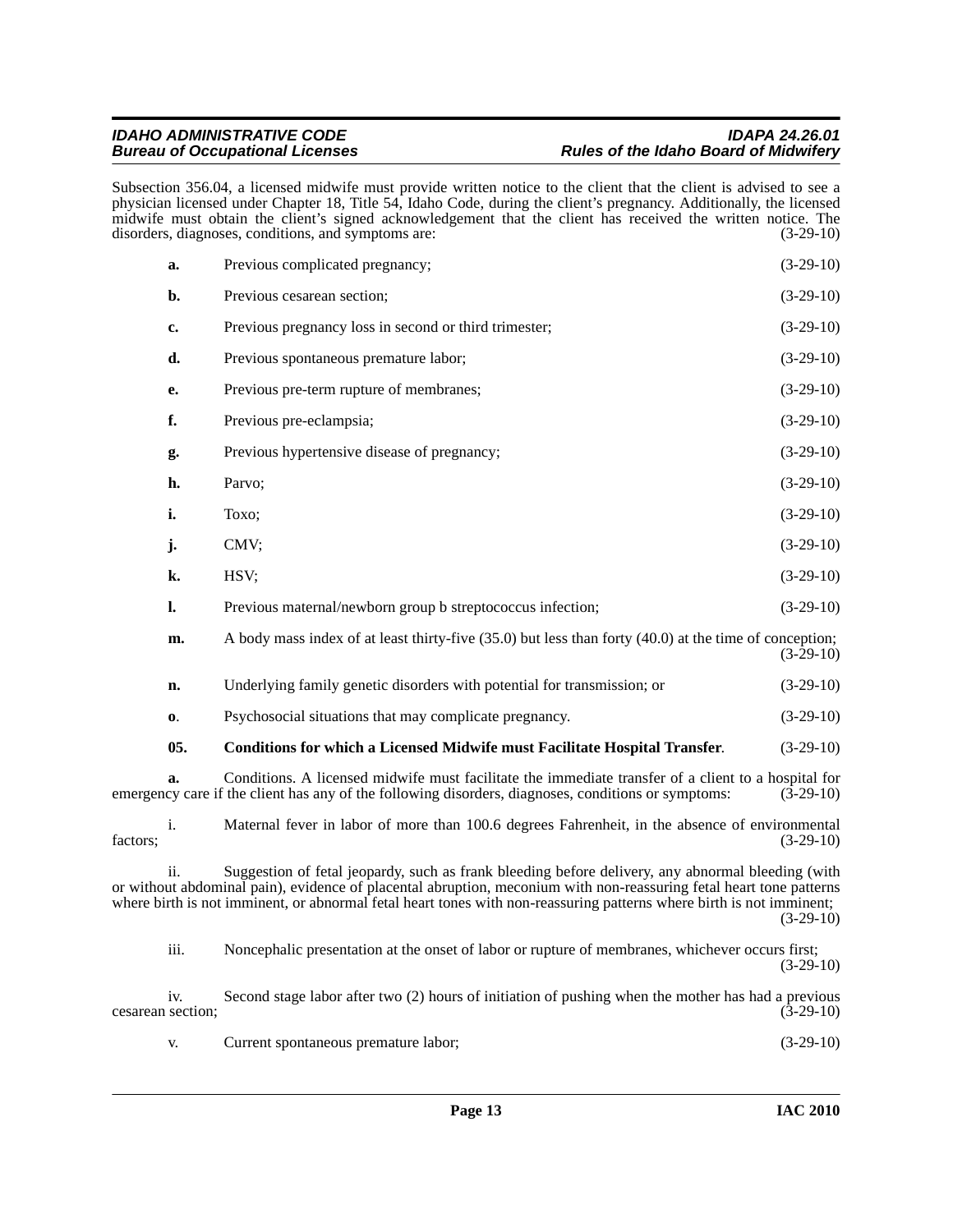| vi.   | Current pre-term premature rupture of membranes;                                                | $(3-29-10)$ |
|-------|-------------------------------------------------------------------------------------------------|-------------|
| vii.  | Current pre-eclampsia;                                                                          | $(3-29-10)$ |
| viii. | Current hypertensive disease of pregnancy;                                                      | $(3-29-10)$ |
| ix.   | Continuous uncontrolled bleeding;                                                               | $(3-29-10)$ |
|       | Blooding that necessitates the administration of more than two $(2)$ doses of ovvtocin or other |             |

Bleeding that necessitates the administration of more than two (2) doses of oxytocin or other antihemorrhagic agent; (3-29-10)

| xi.   | Delivery injuries to the bladder or bowel;                            | $(3-29-10)$ |
|-------|-----------------------------------------------------------------------|-------------|
| xii.  | Grand mal seizure;                                                    | $(3-29-10)$ |
| xiii. | Uncontrolled vomiting:                                                | $(3-29-10)$ |
| xiv.  | Coughing or vomiting of blood;                                        | $(3-29-10)$ |
| XV.   | Severe chest pain; or                                                 | $(3-29-10)$ |
| xvi.  | Sudden onset of shortness of breath and associated labored breathing. | $(3-29-10)$ |

**b.** Plan for Emergency Transfer and Transport. When facilitating a transfer under Subsection 356.05, the licensed midwife must notify the hospital when the transfer is initiated, accompany the client to the hospital, if feasible, or communicate by telephone with the hospital if the licensed midwife is unable to be present personally. The licensed midwife must also ensure that the transfer of care is accompanied by the client's medical record, which must include: (3-29-10) must include:

| $\mathbf{1}$ . | The client's name, address, and next of kin contact information;        | $(3-29-10)$ |
|----------------|-------------------------------------------------------------------------|-------------|
| ii.            | A list of diagnosed medical conditions;                                 | $(3-29-10)$ |
| iii.           | A list of prescription or over the counter medications regularly taken; | $(3-29-10)$ |
| iv.            | A history of previous allergic reactions to medications; and            | $(3-29-10)$ |

v. If feasible, the licensed midwife's assessment of the client's current medical condition and description of the care provided by the licensed midwife before transfer. (3-29-10)

# <span id="page-13-0"></span>**357. -- 449. (RESERVED).**

# <span id="page-13-2"></span><span id="page-13-1"></span>**450. DISCIPLINE (RULE 450).**

<span id="page-13-3"></span>**01.** Grounds for Discipline. The Board may discipline a licensed midwife for unprofessional conduct, g, without limitation, any of the following: including, without limitation, any of the following:

**a.** Disregarding a client's dignity or right to privacy as to her person, condition, possessions, or record;  $(3-29-10)$ medical record;

**b.** Breaching any legal requirement of confidentiality with respect to a client, unless ordered by a court of law; (3-29-10)

**c.** Submitting a birth certificate known by the licensed midwife to be false or fraudulent, or willfully by filing false or incomplete reports or records in the practice of midwifery; (3-29-10) making or filing false or incomplete reports or records in the practice of midwifery;

**d.** Failing to provide information sufficient to allow a client to give fully informed consent;  $(3-29-10)$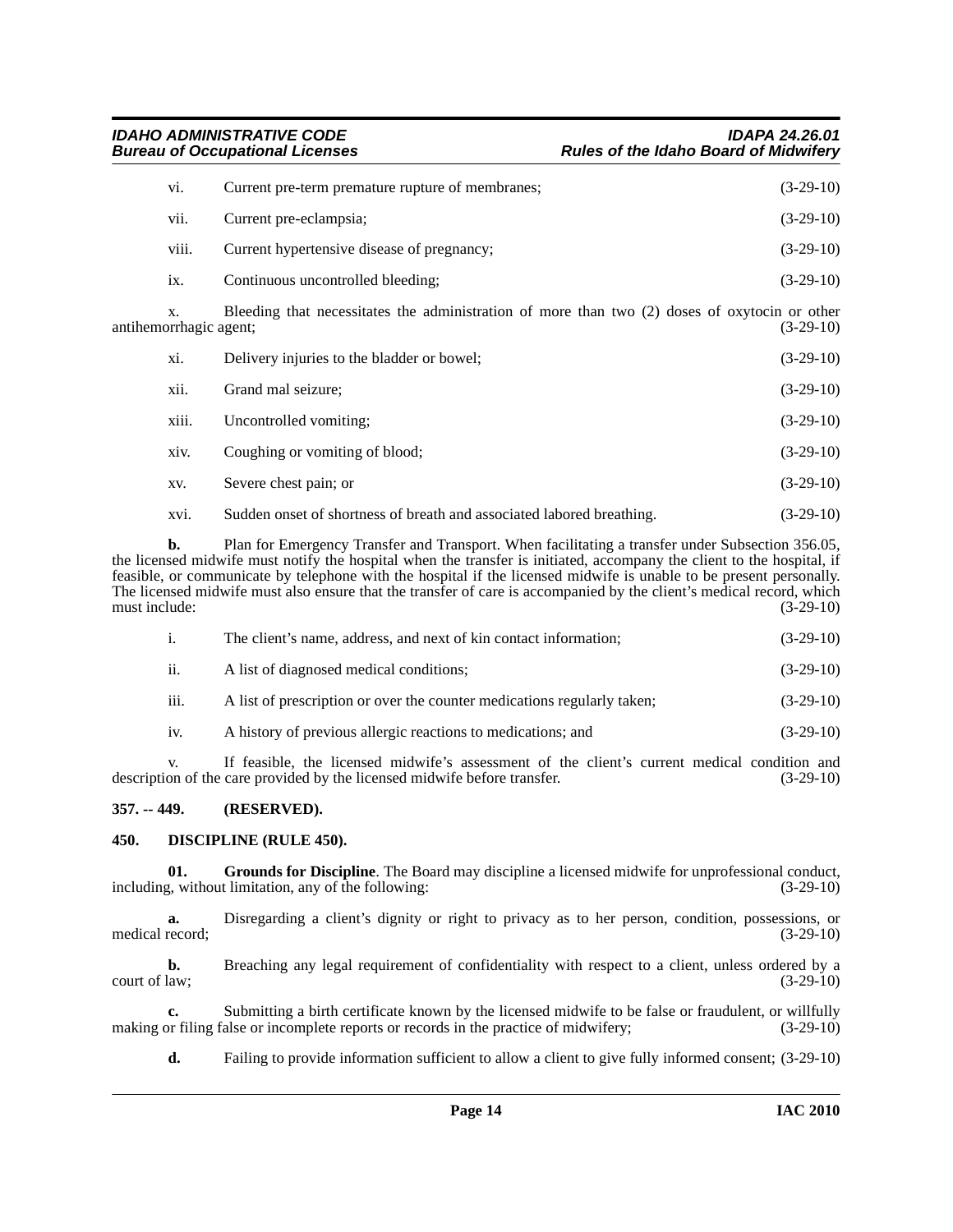**e.** Engaging in the practice of midwifery while impaired because of the use of alcohol or drugs; (3-29-10)

**f.** Violating any standards of conduct set forth in these rules, whether or not specifically labeled as such, and including without limitation any scope and practice standards, record-keeping requirements, or requirements for documenting informed consent. (3-29-10) requirements, or requirements for documenting informed consent.

<span id="page-14-1"></span>**02. Discipline to Be Imposed**. If the Board determines that grounds for discipline exist, it may impose e on a licensed midwife that includes, without limitation, the following: (3-29-10) discipline on a licensed midwife that includes, without limitation, the following:

**a.** Require that a licensed midwife practice midwifery under the supervision of another health care provider. The Board may specify the nature and extent of the supervision and may require the licensed midwife to enter into a consultation, collaboration, proctoring, or supervisory agreement, written or otherwise, with the other health care provider; (3-29-10)

**b.** Suspend or revoke a license; (3-29-10)

**c.** Impose a civil fine not to exceed one thousand dollars (\$1,000) for each violation of the Board's laws and rules; and  $(3-29-10)$ 

**d.** Order payment of the costs and fees incurred by the Board for the investigation and prosecution of the Board's laws and rules.  $(3-29-10)$ the violation of the Board's laws and rules.

# <span id="page-14-0"></span>**451. -- 999. (RESERVED).**